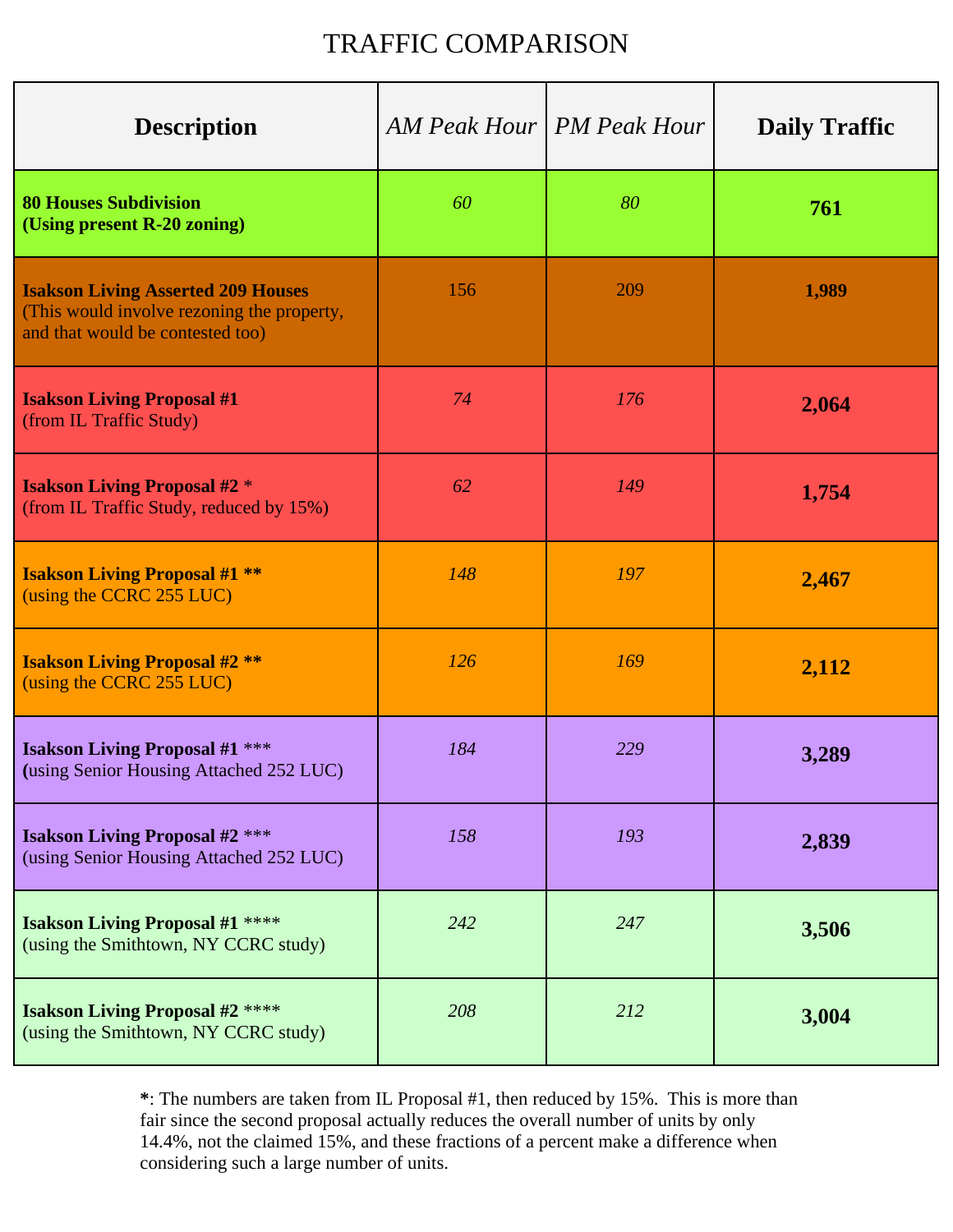\*\* This method treats all of the units of both IL proposals as CCRC - Occupied Units (LUC 255). This is the ITE LUC that was designed to represent all the units of a CCRC.

**\*\*\*** This method breaks down the CCRC into is constituent parts, similar to IL's traffic study, but uses Senior Housing Attached - Occupied Dwelling Units (LUC 255) to represent the Independent Living units; Assisted Living - Occupied Beds (LUC 254) to represent the Assisted Living units; and Nursing Home - Beds to represent the Nursing Care units. IL Proposal #1 had 836 Independent Living units, 75 Assisted Living units, and 75 Nursing Care units. IL Proposal #2 has 749 Independent Living units and 96 Health Care units. It is currently unknown how the 96 Health Care units break down into Assisted Living and Nursing, so the ITE LUC for Nursing Home - Beds, which has the same or lower multipliers than Assisted Living - Occupied Beds, was used for all 96 units.

**\*\*\*\*** These numbers scaled from numbers for a proposed 199-unit CCRC in Smithtown, NY. The traffic study conducted **actual traffic counts** for a similar CCRC in nearby South Setauket, NY, then scaled those numbers to the number of units (199) of the proposed CCRC (http://www.smithtownny.gov/DocumentCenter/View/273, page 4-4). Unfortunately, the reported numbers do not include total daily trips, but that number can be roughly extrapolated by understanding that for CCRC LUC 255, Occupied Dwelling Units, the combined AM and PM peak hours account for 14% of the overall traffic ((.15  $+$ .20)/2.50 = .14). The Smithtown, NY CCRC was estimated (based on the counts at the similar CCRC) to have 49 AM Peak Hour trips and 50 PM Peak Hour trips. One can extrapolate 707 daily trips  $((49 + 50) / 14 * 100)$ . These numbers were then scaled to the 987 units of IL Proposal #1 and the 845 units of IL Proposal #2.

## **TRIP GENERATION MULTIPLIERS From** *The Institute of Transportation Engineers (ITE) Trip Generation Manual* **(9th edition published September 2012)**

| <b>Description</b>                                                                                                                                                                    | <b>ITE Land</b><br><b>Use Code</b><br>(LUC) | <b>Type of Units</b>                     | <b>Multipliers</b><br>for Weekday<br>Trip Rate* | <b>AM Peak</b><br><b>Hour Trip</b><br>$Rate*$ | <b>PM Peak</b><br><b>Hour Trip</b><br>$Rate*$ |
|---------------------------------------------------------------------------------------------------------------------------------------------------------------------------------------|---------------------------------------------|------------------------------------------|-------------------------------------------------|-----------------------------------------------|-----------------------------------------------|
| <b>Single Family Homes</b><br>(See Note $#1$ )                                                                                                                                        | 210                                         | <b>Dwelling Units</b>                    | 9.52                                            | 0.75                                          | 1.00                                          |
| <b>Continuing Care Retirement</b><br><b>Community</b><br>(This category would have been<br><i>reasonable for IL to use</i> )                                                          | 255                                         | <b>Occupied</b><br><b>Dwelling Units</b> | 2.50                                            | 0.15                                          | 0.20                                          |
| <b>Senior Adult Housing – Attached</b><br>(This category should have been used<br>because of the low ratio of<br>assisted/nursing units: $11-15%$<br>to independent units: $85-89%$ ) | 252                                         | <b>Occupied</b><br><b>Dwelling Units</b> | 3.44                                            | 0.19                                          | 0.23                                          |